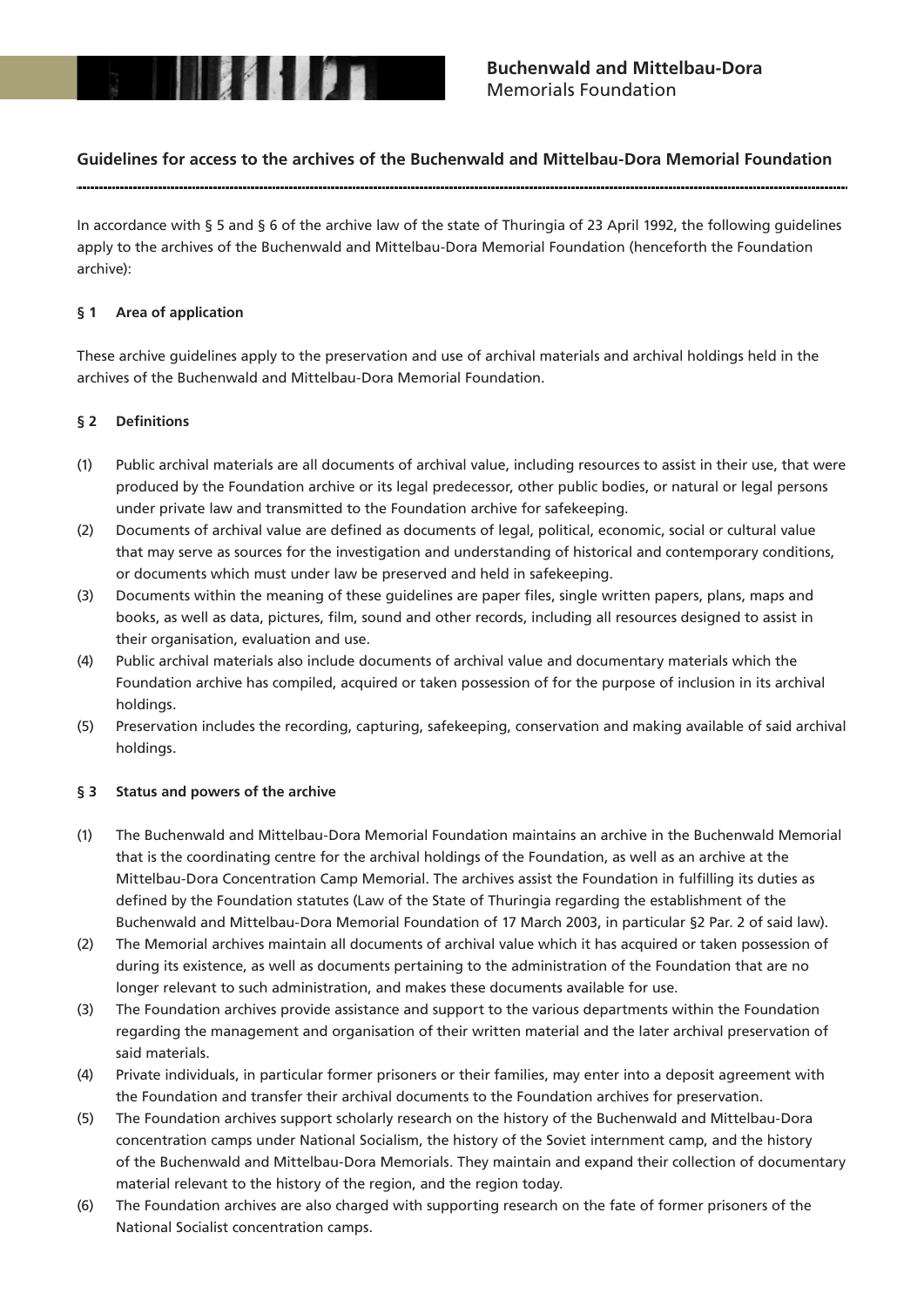# **§ 4 Access Rights**

- (1) Any person who demonstrates a legitimate interest has the right to access the holdings of the Foundation archives in accordance with these guidelines, provided such access is not restricted by the term of protection, agreements reached with third parties, or other limitations.
- (2) A legitimate interest is deemed to exist when the access is requested for personal, official, scholarly, journalistic or educational purposes, or to fulfil other legitimate concerns, and when such access does not infringe upon the rightful interests of the affected individuals or third parties.

# **§ 5 Forms of use**

- (1) In general, archival materials, whether original or reproductions, archival holdings and books shall be consulted in the designated archive reading room.
- (2) In addition, the archive may reply to inquiries verbally or in writing, and may provide copies, transcriptions or other forms of reproduction in accordance with the schedule of fees.
- (3) In some instances, the archives may respond to an inquiry with only a reference to relevant archival holdings.
- (4) Users do not have a legal right to borrow materials or have materials sent to them.
- (5) The archives reserve the right to determine the form of use.

# **§ 6 Application for use**

- (1) Individuals who wish to access the archives directly must complete an application form. This shall include a precise and detailed description of the topics under investigation, as well as any required supporting documentation regarding the purpose of such use and access. Applications for use cannot be made via telephone or by written request. The archives will instruct the user on the guidelines for access to the archives and the schedule of fees.
- $(2)$  The application for direct access to archival materials must be submitted with a written statement confirming that all copyright laws, personal rights, and legitimate interests of third parties will be maintained when evaluating and using all information obtained from archival materials.
- (3) Additional information and documentation may be required along with the application for use (powers of attorney or other credentials relating to the user).
- (4) Users are required to observe the archive guidelines and present identification upon request.
- (5) The requirement to submit, unprompted, free sample copies to the Foundation archives is governed by § 16, Par. 4 of the archive law of the state of Thuringia (ThürArchivG).

## **§ 7 Permission for use**

- (1) The archives reserve the right to make all decisions regarding access and use.
- (2) Approvals are granted only for the purpose specified in the application, and expire at the end of the calendar year during which the application was made.
- (3) A new application is required if the purpose of use or the object of investigation is amended in any fashion.

## **§ 8 Limitations or denials of use**

- (1) Conditional approvals, limited approvals, or denials of use may be issued in the event that:
	- a) the user has violated the archive guidelines or has failed to observe the conditions for archival use (including the anonymization of information relating to individuals in any ensuing publications and the prohibition on passing on copies and transcripts to third parties);
	- b) the central purpose stipulated by the user for access and use of the archives can be achieved via secondary sources;
	- c) the physical preservation of the archival documents would be at risk;
	- d) the archival materials are currently in use for archival or official purposes and not available for other uses;
	- e) administrative work would arise which could not be justified.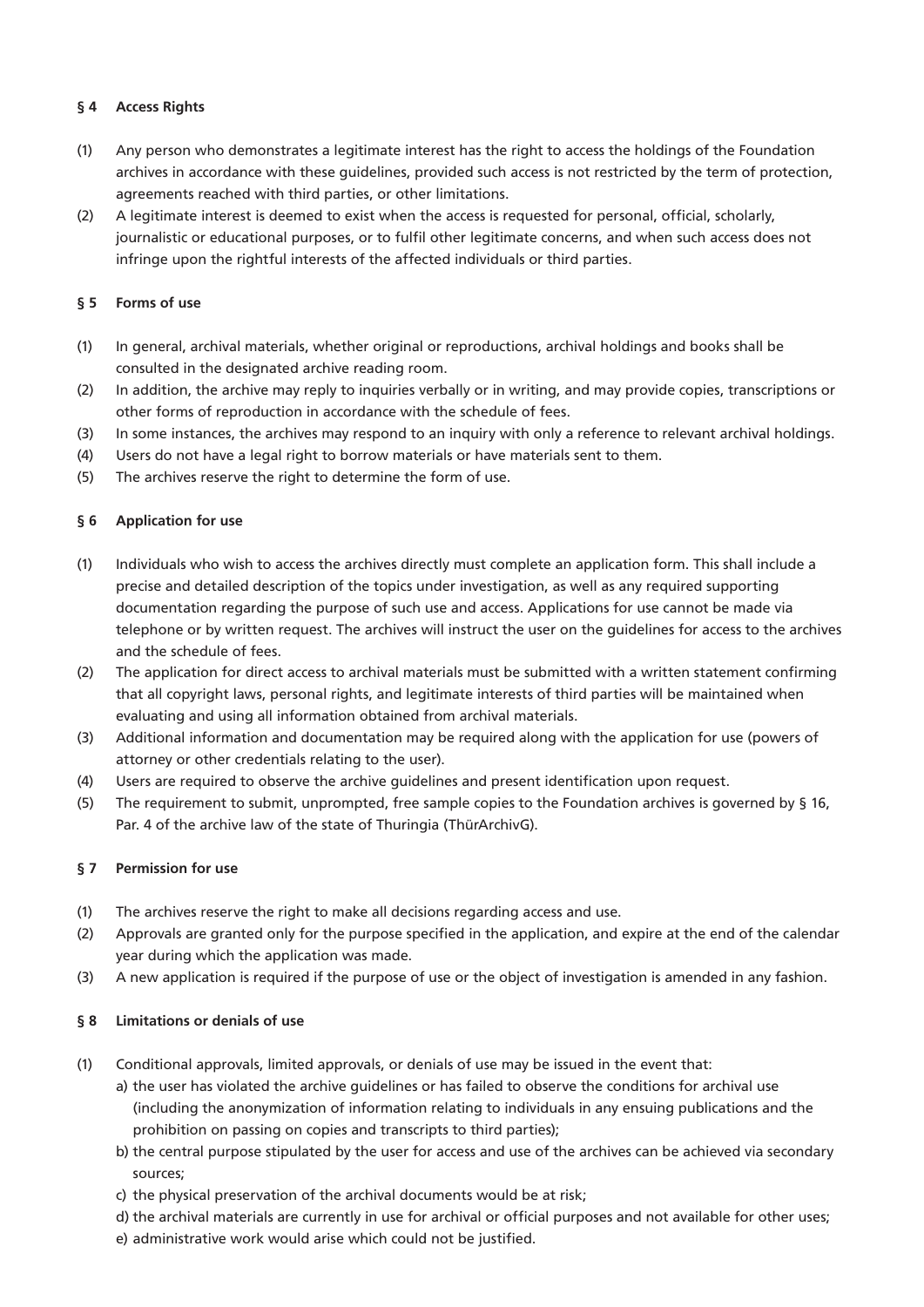(2) Approvals may be revoked if information later emerges that would have resulted in the denial of access, the user has violated the archive guidelines, or if the user has violated the stipulated limitations on use.

# **§ 9 Term of protection and shortening of the term of protection**

- (1) As a rule, archival materials are released for use when they are 30 years old. In addition to this general term of protection, archival materials which refer to private individuals (person-related archival materials) may be used only 10 years after the death of the person concerned. If the year of death cannot be ascertained or can only be ascertained with an unjustifiable effort the term of protection expires 90 years after the birth of the person concerned.
- (2) The term of protection specified under Par.1, first sentence does not apply to documents that were intended for publication when under preparation. It also does not apply to documents covered by § 3 Par. 2 of the law on archives of the state of Thuringia (ThürArchivG) or documents relating to governmental bodies of the former GDR, provided these do not refer to private individuals.
- (3) The terms of protection specified in Par. 1 also apply to the use of materials by public agencies. The use of archival materials by the agency which prepared or submitted the materials is possible within the term of protection.
- (4) The term of protection may be shortened upon application in cases when such access is in the public interest. In the case of archival materials referring to private individuals, the term of protection may be shortened when:
	- a) use of the documents is indispensable for scholarly research projects and the interests warranting of protection relating to the person concerned or to third parties are not impaired, or when the public interest served by the scholarly research project substantially outweighs such interests relating to the person concerned or to third parties. If the person concerned is not an individual of public interest, scholarly publications may make use of such information provided no data relating to individual persons obtained from the archival materials are released.
	- b) such use is necessary for the purpose of legal proceedings; rehabilitation of victims, missing persons, and deceased persons; compensation proceedings; the provision of services and assistance; the protection of personal rights; clarification of administrative actions; and the clarification of the fate of missing and deceased persons.
- (5) The director of administration of the Foundation shall make all decisions regarding the shortening or lengthening of the specified terms of protection and any limitations or denials of access and use relating to public archival materials in the Foundation archives.
- (6) The stipulated terms of protection do not apply to the use of archival materials by the individual concerned. It also does not apply when the person concerned has granted permission for use of such archival materials, or when the family of a deceased person concerned has granted such access.
- (7) Other decisions regarding terms of protection are governed by § 17, Par. 3 of the law on archives of the state of Thuringia (ThürArchivG).
- (8) Users who intend to make scholarly use of information relating to private individuals without anonymization must identify said individuals in their application for use. The user must provide scholarly justification for citing individuals by name, and explain why such identification is indispensible to the scholarly research project.

## **§ 10 Direct use**

- (1) Access and use of archival materials is generally permitted only in the dedicated reading room at the Foundation archives, or in other designated and appropriate facilities.
- (2) Access and use of the Foundation archives is granted only within the specified periods of operation. Any exceptions can be granted only by the archives.